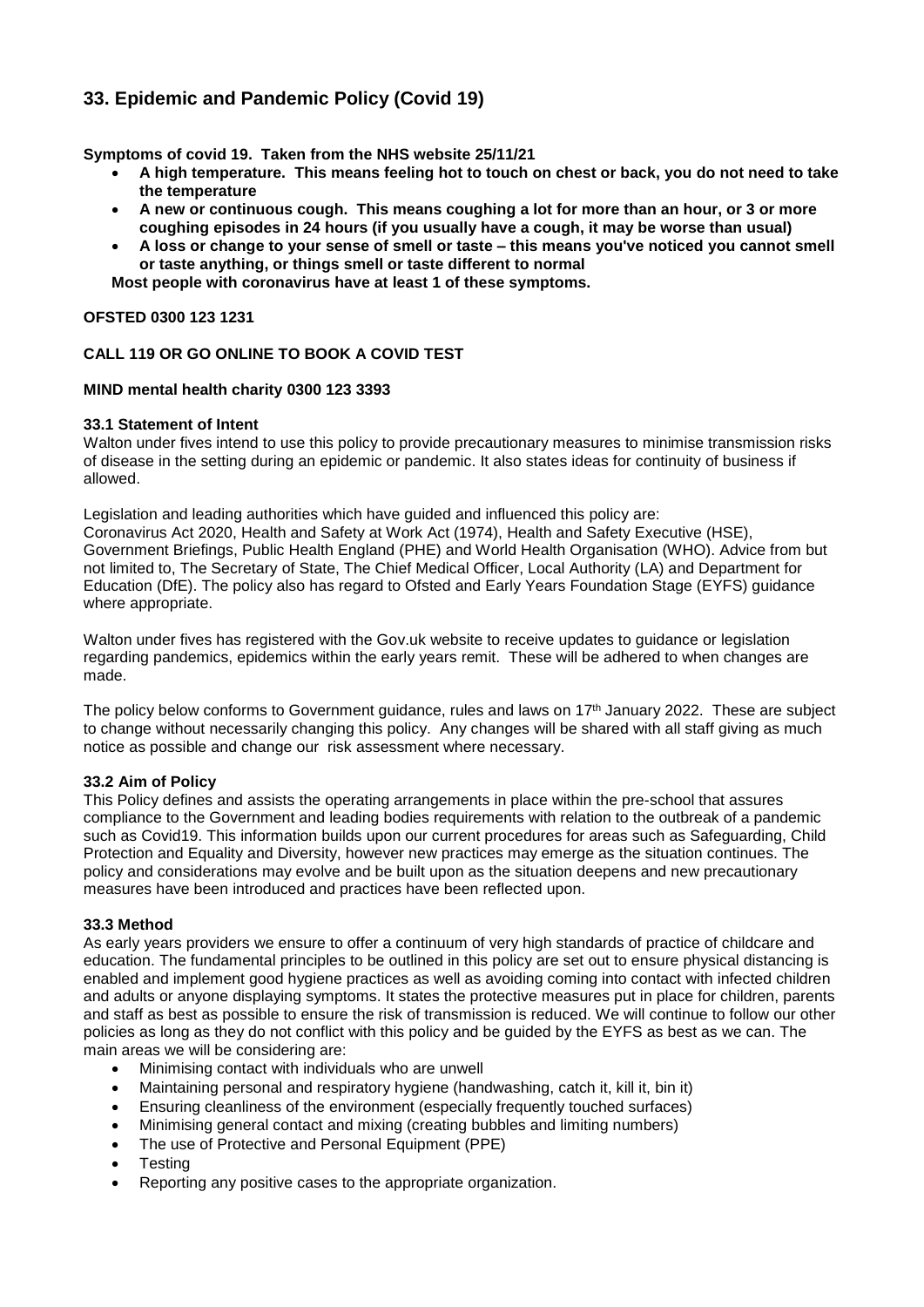## **33.4 Focus/ Areas of Consideration / Recommendations**

### **Children**

### *Attendance*

- Only children who are totally symptom free, have completed the required isolation or quarantine period should attend the setting. No exceptions will be granted.
- Extremely vulnerable children should continue under government advice (to shield).
- Families who attend more than one setting need to inform the manager in advance. The WU5 risk assessment and policy will be forwarded to the other setting and in return ask for theirs. Once this has been done and risk assessed, then the child can attend with us.
- Children who need calpol (or any other paracetamol/ibuprofen/pain reducing based medicine) for any reason before preschool will continue not to be admitted. Preschool staff are first aid trained and these medicines may mask other symptoms that staff cannot identify.
- Children who have vomited or had dairrhoea will always need to be absent from preschool for 48 hours since the last episode.

### *Physical Distancing/grouping*

This will be based on Governmental guidance at the time so subject to change

- Children may be organised into small groups or given designated rooms within the setting, this will also involve the outdoor area. Wherever possible these small groups should not mix during the day as best as possible. This is to minimise contact with others and mixing. Staff may exercise their own judgement during the day for the high standards of safety for all children.
- The children should have the same staff team caring for them wherever possible to limit the amount of people coming into contact with each other. Where possible the key person will conduct the intimate care of their key children.
- Smaller amounts of children in the whole setting is preferable. Depending on how long the guidance from the Government continues and how busy the preschool gets to how this is monitored. If numbers need to be restricted this could be achieved by
	- $\circ$  Temporarily limiting funded hours to only 15 hours per child, ensuring all children have access to some preschool time.
	- o Prioritising children who's parents/carers are deemed to be key workers in essential job roles
	- $\circ$  Only allowing the older children or those moving to primary school to attend.
	- $\circ$  Grouping children to certain days, such as in groups of children moving to next school, this would help with transitions.
	- o Prioritising children such as those who are vulnerable, those with special educational needs, those from households where both parents work (or work full time)
- The use of communal internal spaces should be restricted as much as possible and outdoor spaces should be utilised as much as possible
- A phased return may be best to ease their transition back into preschool if the preschool has been closed for quite a while or only open for critical workers. The first week of term is reserved for our families who have attended WU5 before. The manager is then organising phased starts for the new children to a maximum of 2 per week.
- Sunscreen should be applied by the parents / carers before the child arrives at the preschool. T shirts covering shoulders and leggings would be preferable to minimise how much top up of sunscreen the preschool staff will do. Where possible, the key person will apply sun cream to their key children. Staff will wash hands before and after applying sun cream to one child.

### *Wellbeing and education*

- Children should be supported in age appropriate ways to understand the steps they can take to keep themselves safe including regular hand washing, coughing into an elbow, using a tissue and adopting a catch it, kill it, bin it regime.
- Children should be supported to understand the changes and challenges they may be encountering as a result of Covid-19 and staff need to ensure they are aware of children's attachments and their need for emotional support at this time.
- Staff will continue to provide physical contact where necessary to the children as this is essential to their wellbeing.
- WU5 will continue to offer a routine that is clear and predictable, but also offers flexibility.
- Circle time will continue in preschool as this is an essential part of the day to welcome everyone and to give them a sense of belonging. Children will sit on chairs, mats to ensure social distancing.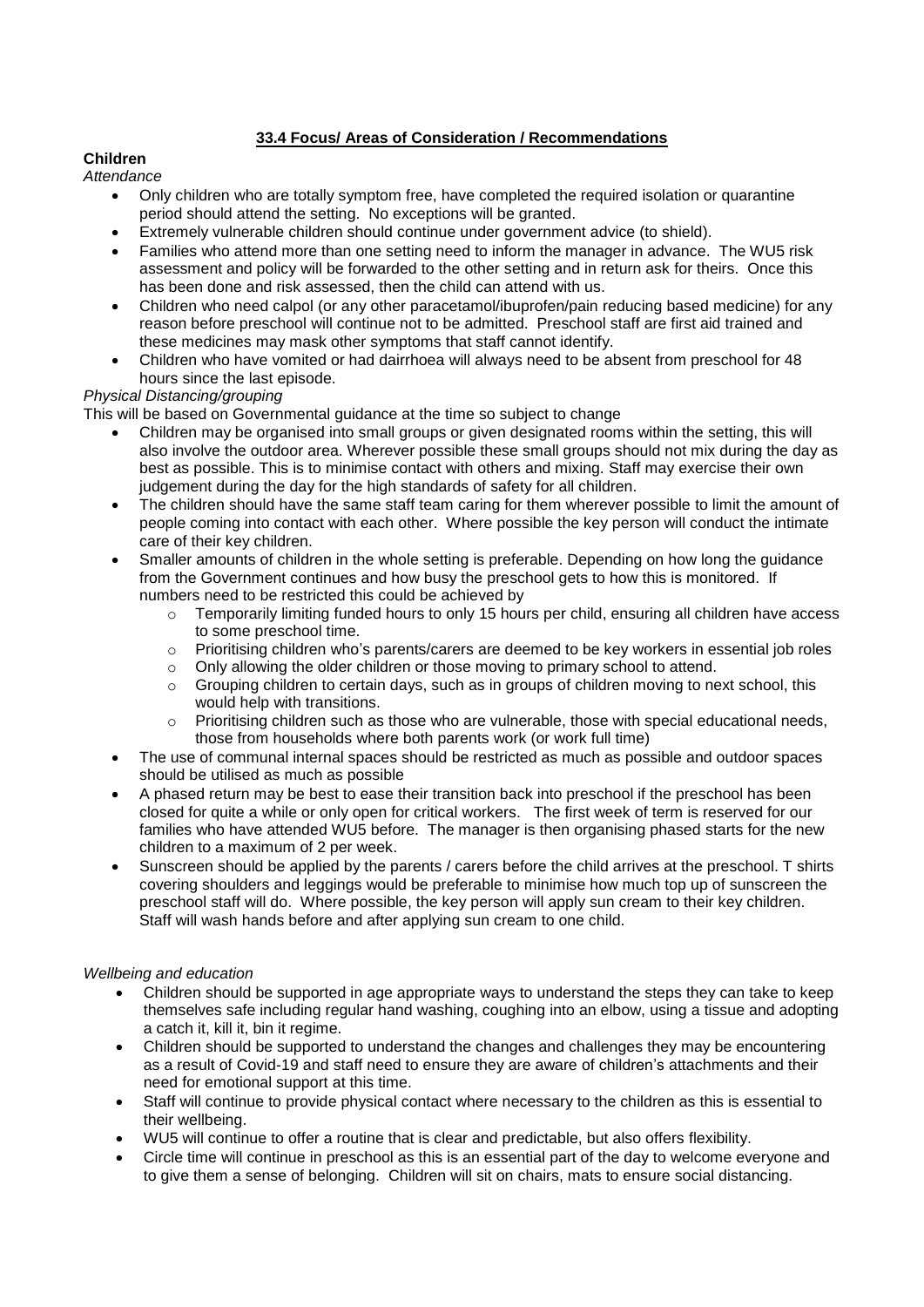- EYFS framework will continue to be delivered through a varied environment and tailored curriculum based on each child's level of development, interests and need. 2 year old checks will continue to be written when required.
- Lunches parents/carers are still asked to provide a healthy lunch. The way this is stored and packed, where possible needs to be able to be opened by the children. This is to prevent cross contamination from staff opening packs. Staff will need to wash their hands before and after doing so where essential. Staff will wash any of our used resources in the dishwasher.
- Staff will promote activities and games that do not require physical contact. If ring games are played, everyone will wash their hands afterwards.

### **Workforce**

*Attendance*

- Staff should only attend preschool if they are totally symptom free, have completed the required isolation period or achieved a negative test result. All staff and their household are eligible for testing if they display symptoms.
- WU5 will limit the number of staff in the preschool at any one time to only those required to care for the expected occupancy levels on any given day
- Staff hours, days they work and length of day may change in order to meet childcare demands and considerations within this policy.
- Staff must follow Government guidance on quarantine, self-isolation where necessary.
- If staff are contacted by 'test and 'trace' they are expected to follow the advice given.
- Staff are recommended to test using the LFD tests at home. If the result is negative, they can come into work. If the result is positive, they should book a PCR test and not attend work until the results are back. If negative, they can return to work, if positive, they need to follow current Gov guidance. Staff should record their results on the second page of the register.

*Physical distancing/ grouping /safety*

- Staff will complete a risk assessment before opening to address any risks from the virus, ensure sensible measures are in place to control risks.
- Emergency revisions to the EYFS may have been implemented which provides some flexibility on ratios and qualifications to make this feasible.
- Staff have been advised by the government not to wear PPE such as facemasks during their day, but should continue to wear PPE at the usual times such as intimate care and wear disposable gloves and apron if completing one to one care and if supporting an ill child a face mask and visor should also be worn if a 2 meter distance cannot be maintained. Staff who are on the door at drop off or collection times should wear a face covering.
- After dealing with an ill child who displayed symptoms the staff member should continue to wear PPE and clean the affected area with disinfectant.
- All PPE should be removed and disposed of following current government guidelines, the staff member should wash their hands for at least 20 seconds.
- The staff member who supported the unwell child does not need to go home unless they are developing symptoms themselves.
- Staff may be required to be in charge of specific rooms or areas including the outdoors to minimise their contact with surfaces etc. This includes potentially working from one particular table if table top toys are available. Staff will be responsible to ensure appropriate cleaning takes place and enough ventilation is in the room such as opening windows. If doors are open ensure the safety of the children is maintained.
- Staff members should avoid physical contact with each other including handshakes, hugs etc.
- Staff to wear fresh, clean clothes for each session.

### *Training*

- Where possible, meetings and training sessions should be conducted through virtual conferencing.
- All staff members must receive appropriate instruction and training in infection control and the standard operating procedure and risk assessments within which they will be operating.
- Online training may be available to allow their training levels to be maintained if appropriate.
- All continuous professional development and essential training for our staff meets the statutory framework as of 17/1/22

### **Parents**

*Physical distancing*

 Only parents/carers who are totally symptom free and or have completed the required isolation or quarantine periods will be able to drop off or collect their child.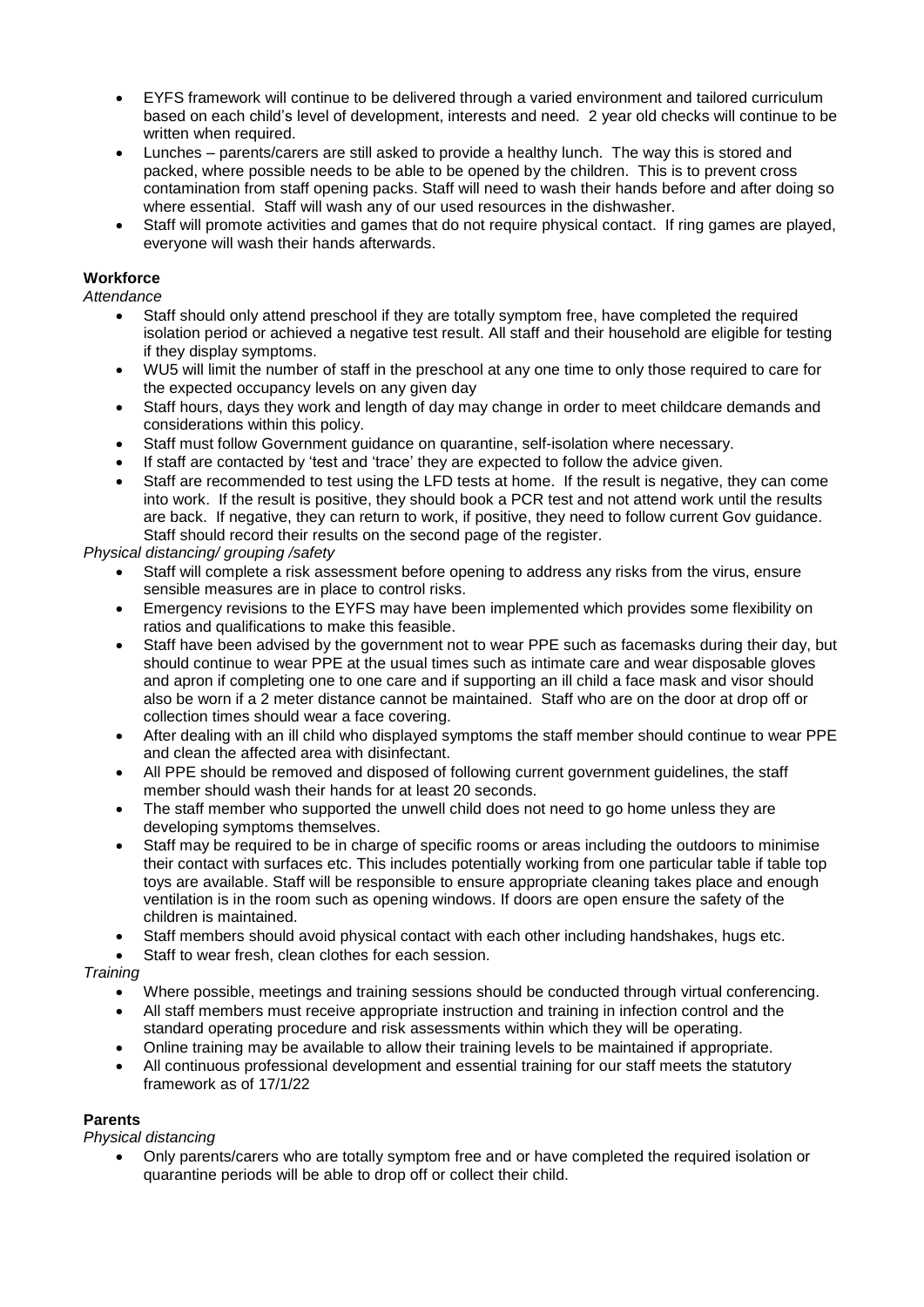- Parents/carers need to tell staff if their child has any symptoms of Covid or anything else to reduce the risk of contagion.
- WU5 ask that only one adult drops off or collects their child to reduce the amount of people waiting at the door.
- When parents are waiting to drop off or collect their child, physical distancing should be maintained in a safe area sticking to government social distancing policies.
- Consider allowing some parents to enter the preschool for the purpose of essential settling in session if not doing so would cause a child distress, this could take place, preferably in the outdoor environment. The provider should consider measures to minimise contact between the parent and other children and staff members. If parents/carers enter the hall they must follow all the preschool policies and maintain their distance from other children and adults where possible. They must sign in using our visitors book.
- If the child is too distressed perhaps a delayed start to their preschool entry may be preferred or half hour settling in sessions without their parent.

 If a parent/carer is contacted by 'test and trace', they are expected to follow the advice given *Communications* 

- Parents should receive clear communication regarding the role they play in the safe operating procedure and all measures being taken to ensure the safety of their children and themselves.
- Parents should inform preschool of their circumstances and if they plan to keep their child away, this helps preschool to conform to our safeguarding policy.
- Parents may be needed to support the running of the preschool by providing extra resources and consumables the preschool may not be able to source or afford such as cleaning wipes or products, tissues, toilet rolls etc. This is to ensure the safe running of the preschool is not hindered by lack of equipment and resources.
- Posters of 'catch it, kill it, bin it' and effective handwashing will be displayed in appropriate areas.

### **Visitors**

- Attendance to the setting should be restricted to only children and staff as far as practically possible and visitors should not be permitted to the preschool unless essential (e.g. essential building maintenance).
- Where essential visits are required these should be made outside of the usual preschool operational hours where possible.
- Other hall users will be asked to use the gentlemen/ accessible toilet facilities so the preschool has sole use of the toilet block by the main entrance.
- As far as possible parents and carers should not enter the premises.

### **Travel**

- Wherever possible staff and parents should travel to preschool alone, using their own transport or if possible walk.
- If public transport is necessary, current guidance on the use of public transport must be followed.
- Parents/cares should be encouraged to ensure they do not leave travel accessories including buggies, car seats, scooters in the setting premises or grounds.
- Outings from the preschool into the local community should be restricted to ensure mixing with members of the general public does not happen.

## **Hygiene and Health & Safety**

*Hand Washing*

- All children, staff and other setting users must wash their hands upon arrival at the nursery for at least 20 seconds, or use the hand sanitizer provided
- Children and staff members should be encouraged to wash their hands frequently, this includes before and after eating food, after visiting the toilet or playing outdoors, after sneezing, blowing their nose or coughing into their hand and dealing with unwell people.
- Bodily fluid spills should follow the correct procedures as normal.

*Cleaning*

- An enhanced cleaning schedule must be implemented that includes furniture, surfaces and children's toys and equipment and all staff are responsible in their area of work. Staff must use the surface spray provided that contains an anti-viral agent. Washing up detergent can be as effective too.
- Toys, equipment will be cleaned when it is put out and at times when deemed necessary throughout the day.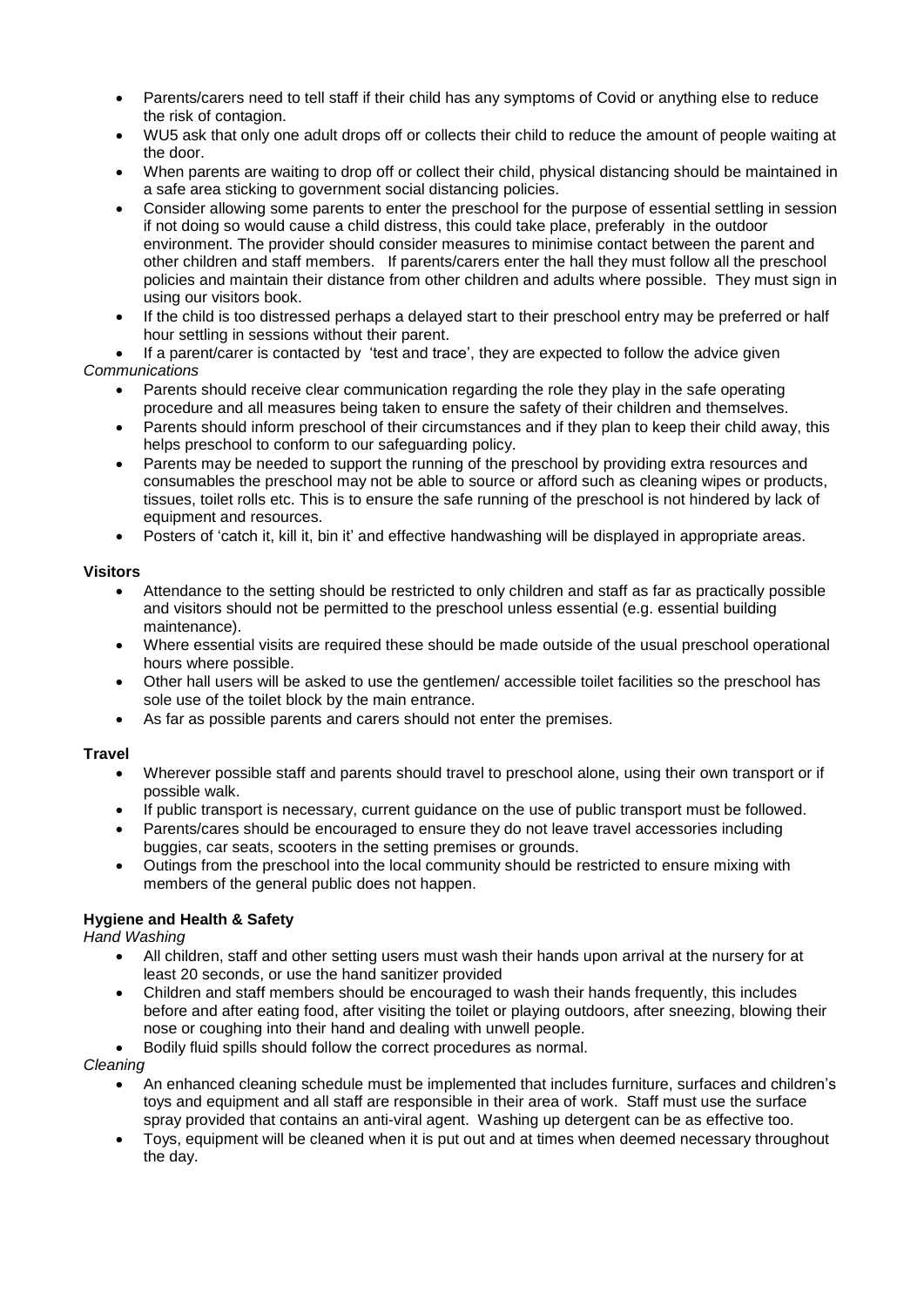- Communal area, touch points and hand washing facilities must be cleaned and sanitised regularly and cleaned thoroughly before preschool opens and every night. This may need to be done more frequently if needed.
- A deep clean may be needed after a child has become ill in the area they were waiting.

## *Waste disposal*

- All waste must be disposed of in a hygienic and safe manner following government guidelines.
- Tissues must be immediately disposed of and placed in a bin with a bag, lid
- Bodily fluids must be bagged and disposed of in a bin with a bag, lid. These items must be taken to the outside been ASAP. If a child displays any symptoms of covid, the waste must be double bagged, labelled and dated, and stored securely for 72 hours before disposal

### *Laundry*

- All items within the setting requiring laundering must be washed in line with NHS laundry guidelines.
- Items such as towels, flannels and bedding must not be shared by children.

## *Risk assessment*

- The setting and all activity should be risk assessed before opening or going ahead to address the risks from the virus and due consideration given to any adaptations to usual practice. Sensible measures should be put in place and policies and procedures followed.
- It is expected that would include, but not be limited, to the suspension of learning experiences involving materials which are not easily washable such as malleable materials (dough, clay) and the suspension of the sharing of food and utensils. Water play with soap can still be used.
- Cut down on the available resources out in the preschool. We will limit the amount of tables and chairs we set out every day and where possible we will rotate these for next sessions.
- Items that the children bring in bags, lunch boxes, snacks etc will be put into their individual, labelled basket that will be kept in the main foyer.
- It may be necessary to change our opening times or close for some days if required to if symptoms of covid or positive test results are confirmed. If there are 2 or more confirmed cases within 10 days or an increase in absences due to suspected/confirmed cases WU5 will contact our local health protection team on
- **PHE South West Centre Health Protection Team, 2 Rivergate, Temple Quay, Bristol, BS1 6EH 0300 303 8162 – OPTION 1 AND THEN OPTION 2** and follow their advice

### *PPE*

- Government guidance is that PPE is not required for general use in early years settings to protect against COVID- 19 transmission.
- PPE should continue to be worn and disposed of as normal for nappy changing, one to one care and the administration of first aid.
- If a child shows symptoms, staff should wear a face mask, visor, disposable gloves and apron if a 2meter distance cannot be maintained at all times. PPE should be disposed of following government guidelines

## *Premises Building*

- Where premises have been temporarily closed during the lockdown period or where they may need to temporarily close during future lockdowns appropriate Health & Safety checks should be conducted prior to reopening including legionnaires checks. The village hall committee have been asked for the legionnaires check. The manager is currently awaiting comfirmation that this has been done.
- Keep windows open where possible to ensure good levels of ventilation. If doors are opened ensure the children safety is maintained with locked gates.

## *Resources*

- Children should not be permitted to bring items from home into the setting unless absolutely essential for their wellbeing. Anything that is brought in from home should remain in the child's bag on their peg.
- All resources required for play and learning experiences of children should be washed and/or sterilized before setting it out. Any resources which are difficult to clean should be removed.
- Equipment used by staff such as stationary, tablets etc. should be allocated to individual staff members where possible and cleaned regularly.

*Supplies Procurement & monitoring*

- The preschool should ensure an adequate supply of essential supplies and contingency plans such as additional suppliers are in place to minimise the impact of any shortages of supplies.
- The preschool will not be able to operate without essential supplies required for ensuring infection control.
- A monitoring system for the usage of PPE is essential to ensure that a supply of stock is available to all who require it as and when required to meet the operational needs of the setting. When stocks are